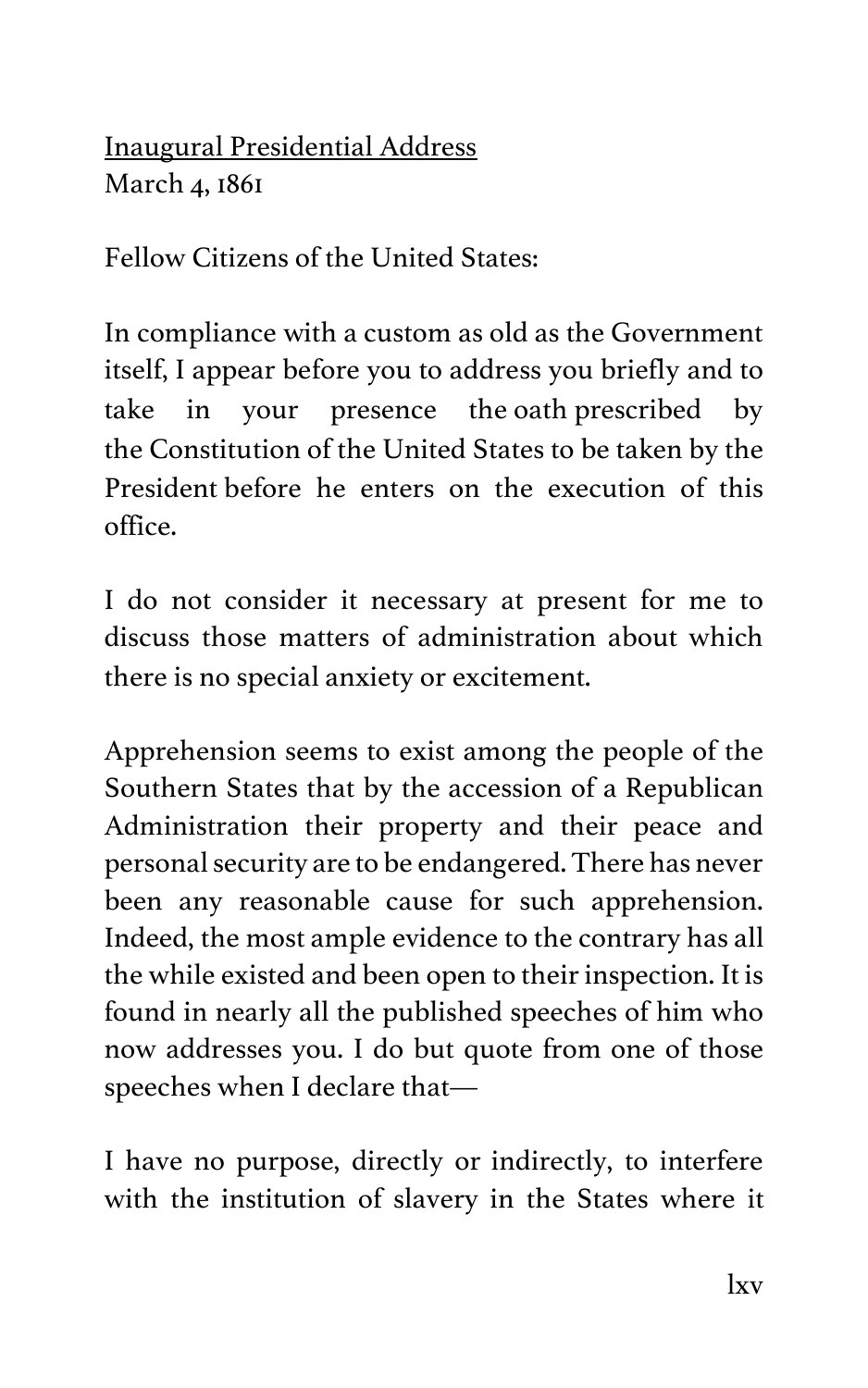exists. I believe I have no lawful right to do so, and I have no inclination to do so.

Those who nominated and elected me did so with full knowledge that I had made this and many similar declarations and had never recanted them; and more than this, they placed in the platform for my acceptance, and as a law to themselves and to me, the clear and emphatic resolution which I now read:

Resolved, That the maintenance inviolate of the rights of the States, and especially the right of each State to order and control its own domestic institutions according to its own judgment exclusively, is essential to that balance of power on which the perfection and endurance of our political fabric depend; and we denounce the lawless invasion by armed force of the soil of any State or Territory, no matter what pretext, as among the gravest of crimes.

I now reiterate these sentiments, and in doing so I only press upon the public attention the most conclusive evidence of which the case is susceptible that the property, peace, and security of no section are to be in any wise endangered by the now incoming Administration. I add, too, that all the protection which, consistently with the Constitution and the laws, can be given will be cheerfully given to all the States when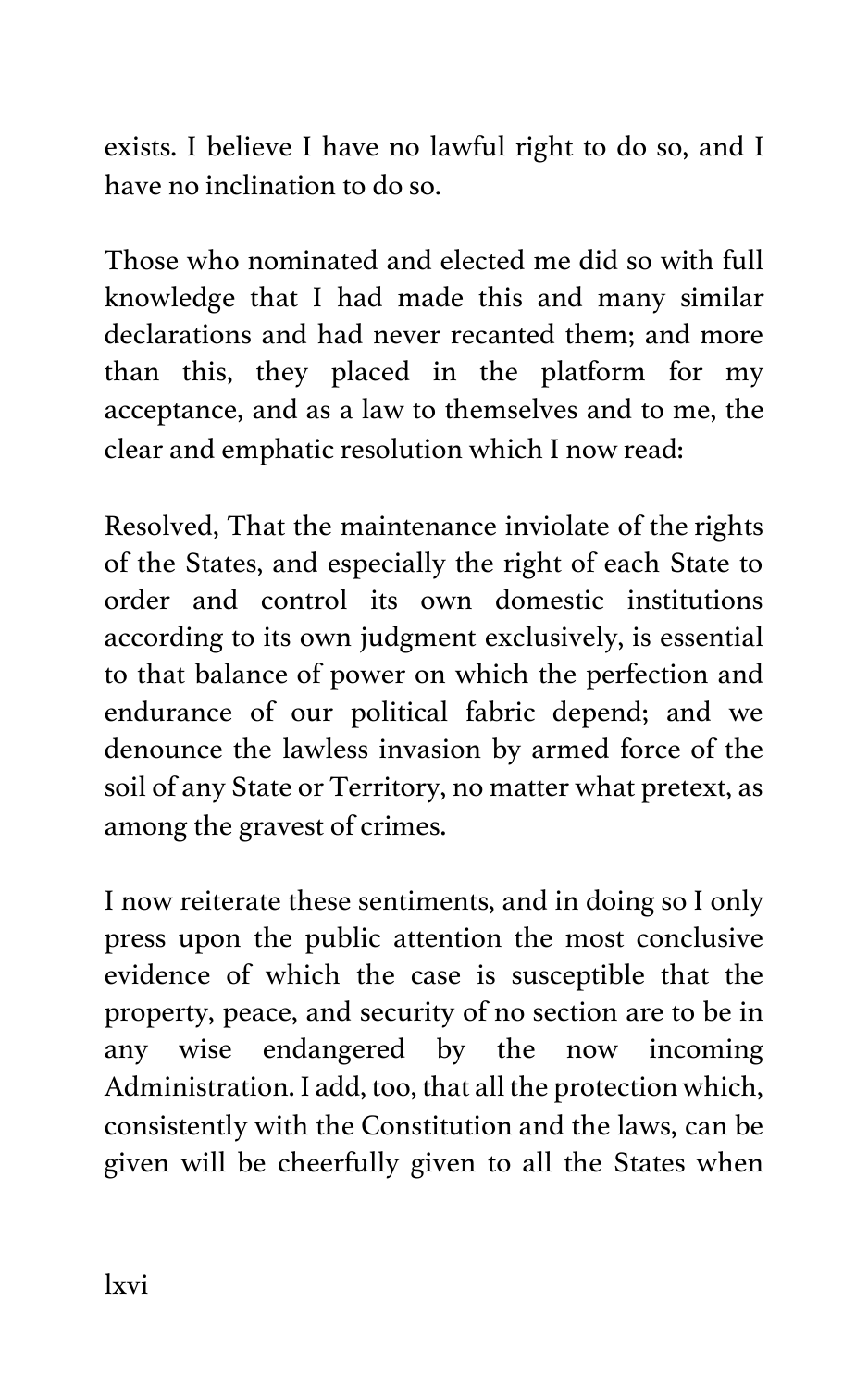lawfully demanded, for whatever cause--as cheerfully to one section as to another.

There is much controversy about the delivering up of fugitives from service or labor. The clause I now read is as plainly written in the Constitution as any other of its provisions:

No person held to service or labor in one State, under the laws thereof, escaping into another, shall in consequence of any law or regulation therein be discharged from such service or labor, but shall be delivered up on claim of the party to whom such service or labor may be due.

It is scarcely questioned that this provision was intended by those who made it for the reclaiming of what we call fugitive slaves; and the intention of the lawgiver is the law. All members of Congress swear their support to the whole Constitution--to this provision as much as to any other. To the proposition, then, that slaves whose cases come within the terms of this clause "shall be delivered up" their oaths are unanimous. Now, if they would make the effort in good temper, could they not with nearly equal unanimity frame and pass a law by means of which to keep good that unanimous oath?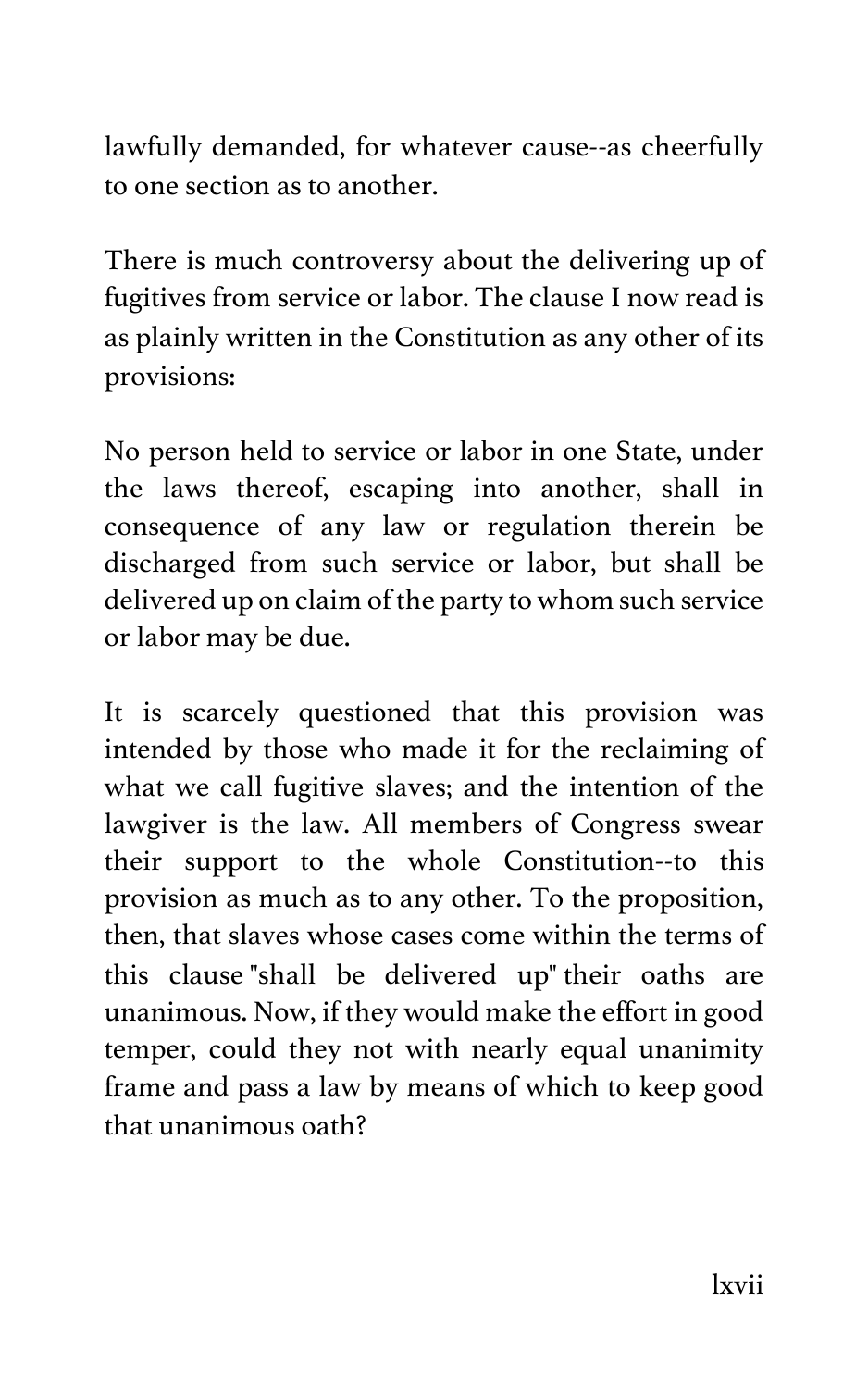There is some difference of opinion whether this clause should be enforced by national or by State authority, but surely that difference is not a very material one. If the slave is to be surrendered, it can be of but little consequence to him or to others by which authority it is done. And should anyone in any case be content that his oath shall go unkept on a merely unsubstantial controversy as to how it shall be kept?

Again: In any law upon this subject ought not all the safeguards of liberty known in civilized and humane jurisprudence to be introduced, so that a free man be not in any case surrendered as a slave? And might it not be well at the same time to provide by law for the enforcement of that clause in the Constitution which guarantees that "the citizens of each State shall be entitled to all privileges and immunities of citizens in the several States"?

I take the official oath to-day with no mental reservations and with no purpose to construe the Constitution or laws by any hypercritical rules; and while I do not choose now to specify particular acts of Congress as proper to be enforced, I do suggest that it will be much safer for all, both in official and private stations, to conform to and abide by all those acts which stand unrepealed than to violate any of them trusting to find impunity in having them held to be unconstitutional.

lxviii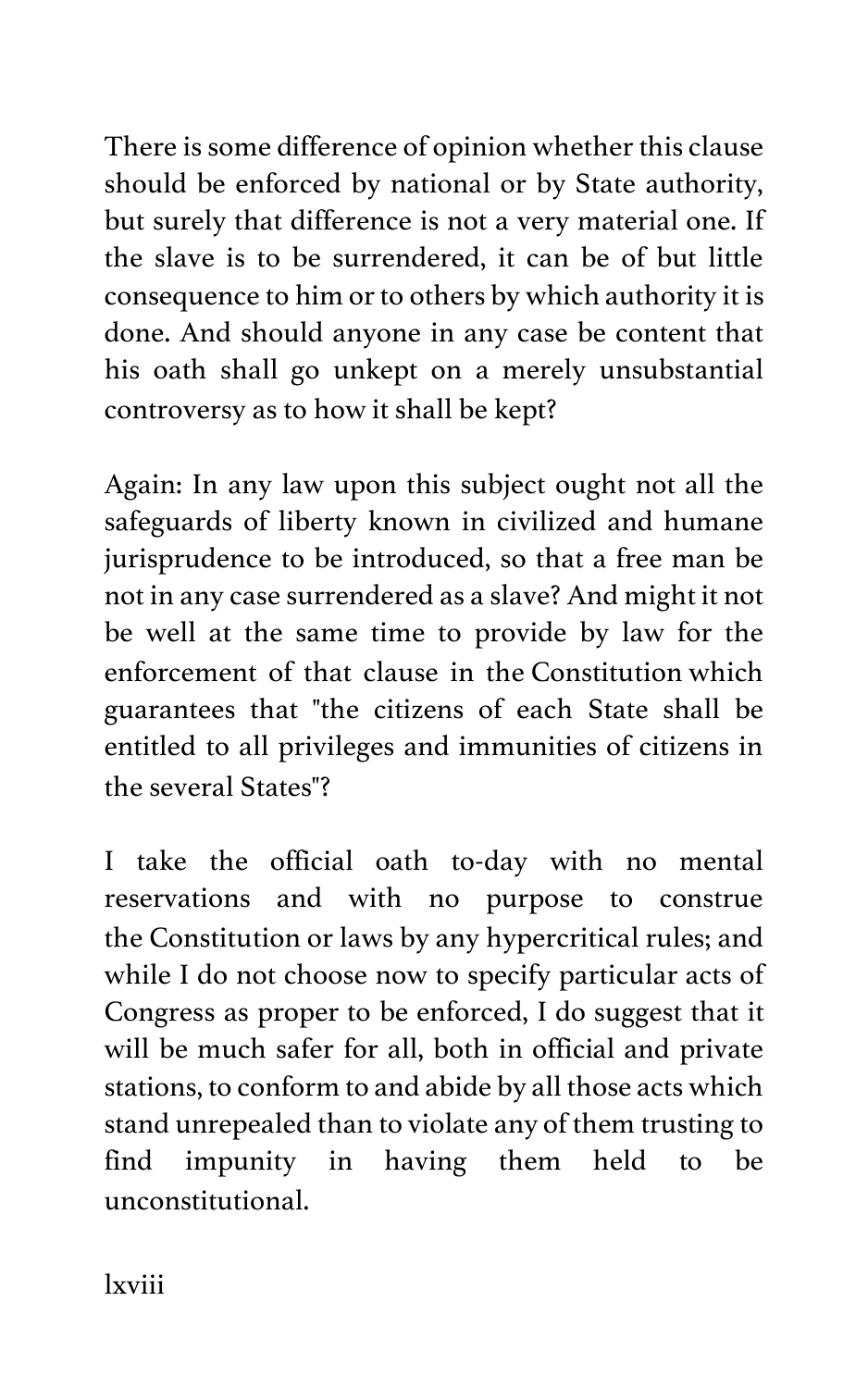It is seventy-two years since the first inauguration of a President under our National Constitution. During that period fifteen different and greatly distinguished citizens have in succession administered the executive branch of the Government. They have conducted it through many perils, and generally with great success. Yet, with all this scope of precedent, I now enter upon the same task for the brief constitutional term of four years under great and peculiar difficulty. A disruption of the Federal Union, heretofore only menaced, is now formidably attempted.

I hold that in contemplation of universal law and of the Constitution the Union of these States is perpetual. Perpetuity is implied, if not expressed, in the fundamental law of all national governments. It is safe to assert that no government proper ever had a provision in its organic law for its own termination. Continue to execute all the express provisions of our National Constitution, and the Union will endure forever, it being impossible to destroy it except by some action not provided for in the instrument itself.

Again: If the United States be not a government proper, but an association of States in the nature of contract merely, can it, as a contract, be peaceably unmade by less than all the parties who made it? One party to a contract may violate it--break it, so to speak--but does it not require all to lawfully rescind it?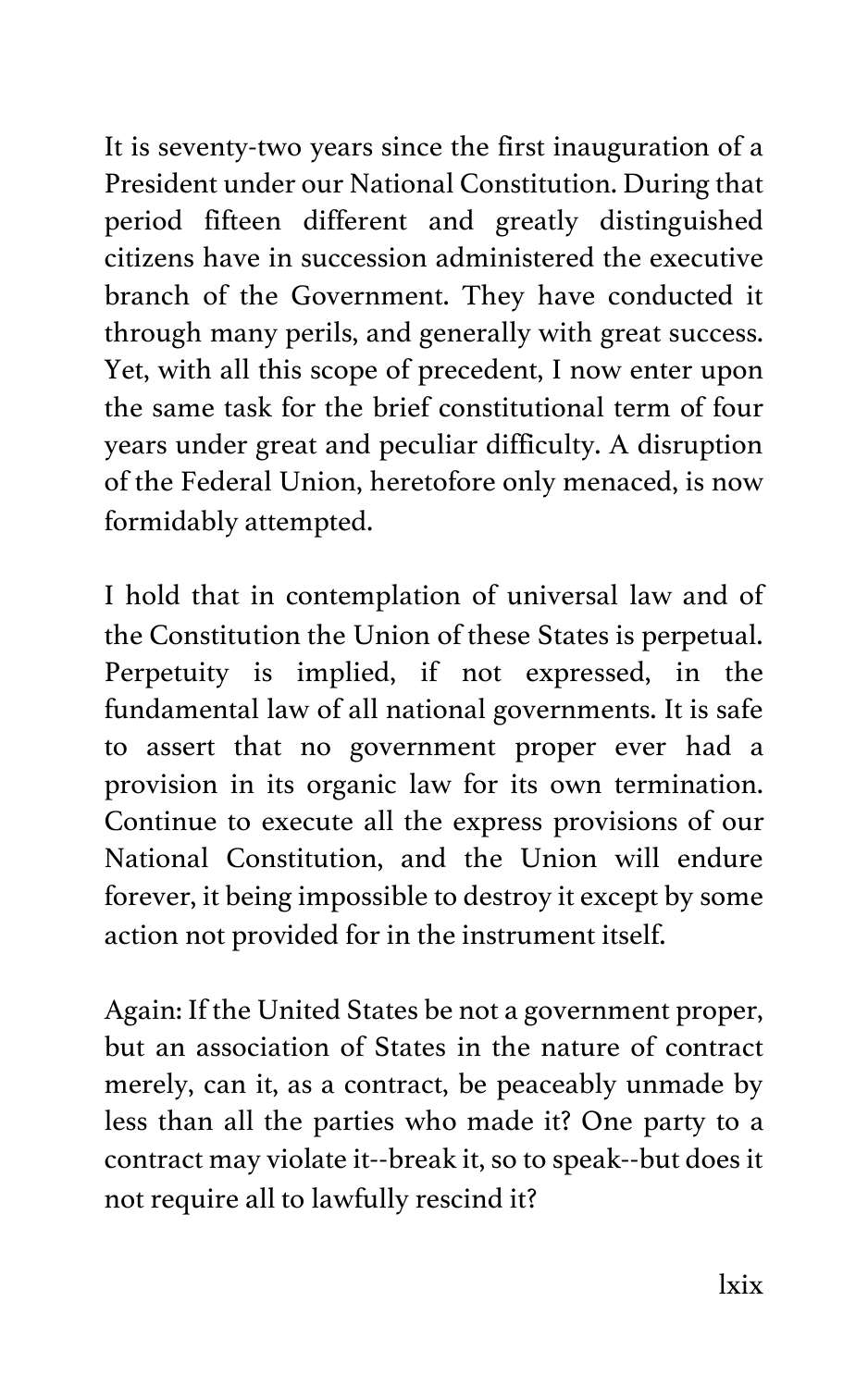Descending from these general principles, we find the proposition that in legal contemplation the Union is perpetual confirmed by the history of the Union itself. The Union is much older than the Constitution. It was formed, in fact, by the Articles of Association in 1774. It was matured and continued by the Declaration of Independence in 1776. It was further matured, and the faith of all the then thirteen States expressly plighted and engaged that it should be perpetual, by the Articles of Confederation in 1778. And finally, in 1787, one of the declared objects for ordaining and establishing the Constitution was "to form a more perfect Union."

But if destruction of the Union by one or by a part only of the States be lawfully possible, the Union is less perfect than before the Constitution, having lost the vital element of perpetuity.

It follows from these views that no State upon its own mere motion can lawfully get out of the Union; that resolves and ordinances to that effect are legally void, and that acts of violence within any State or States against the authority of the United States are insurrectionary or revolutionary, according to circumstances.

I therefore consider that in view of the Constitution and the laws the Union is unbroken, and to the extent of my ability, I shall take care, as the Constitution itself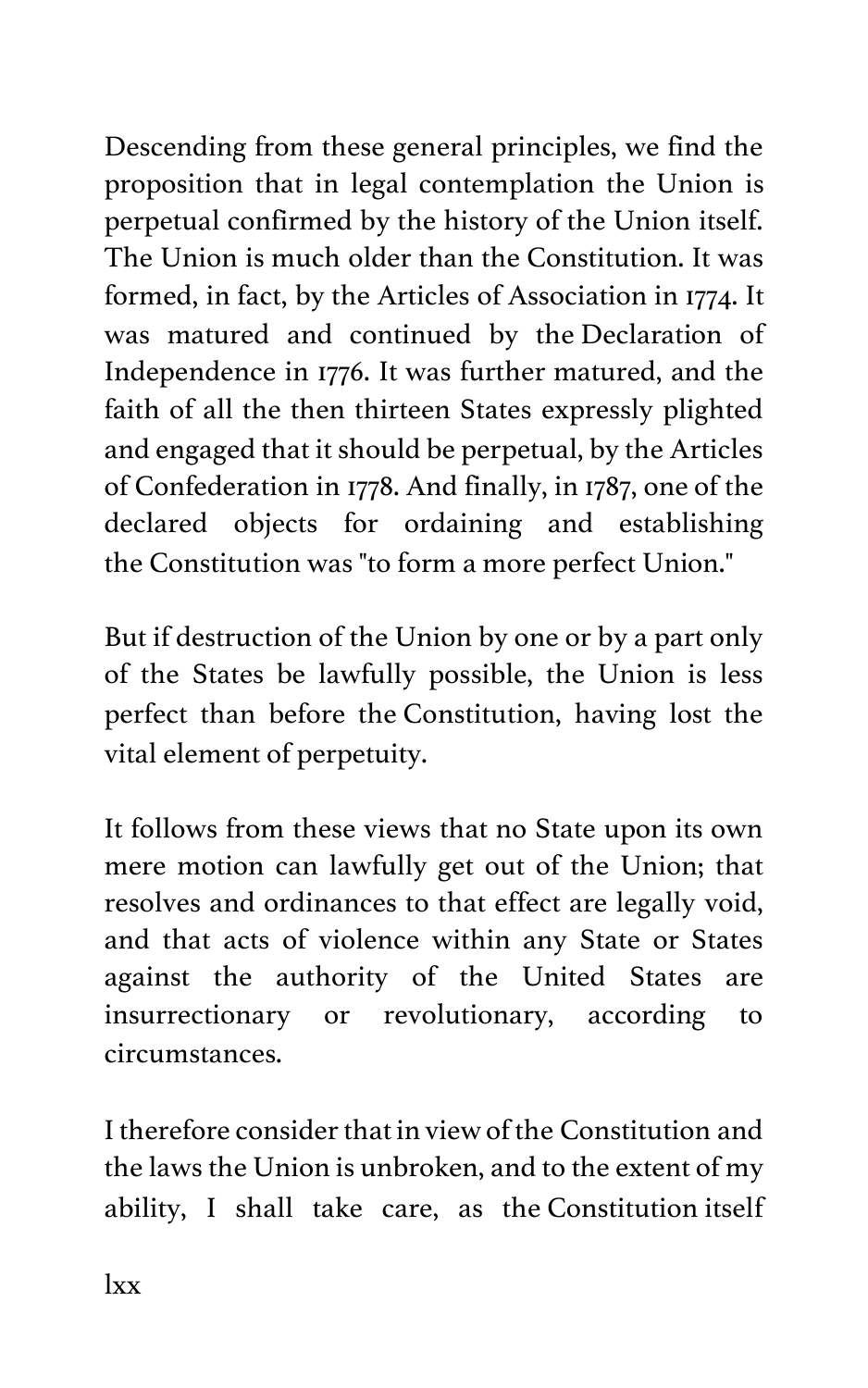expressly enjoins upon me, that the laws of the Union be faithfully executed in all the States. Doing this I deem to be only a simple duty on my part, and Ishall perform it so far as practicable unless my rightful masters, the American people, shall withhold the requisite means or in some authoritative manner direct the contrary. I trust this will not be regarded as a menace, but only as the declared purpose of the Union that it will constitutionally defend and maintain itself.

In doing this there needs to be no bloodshed or violence, and there shall be none unless it be forced upon the national authority. The power confided to me will be used to hold, occupy, and possess the property and places belonging to the Government and to collect the duties and imposts; but beyond what may be necessary for these objects, there will be no invasion, no using of force against or among the people anywhere. Where hostility to the United States in any interior locality shall be so great and universal as to prevent competent resident citizens from holding the Federal offices, there will be no attempt to force obnoxious strangers among the people for that object. While the strict legal right may exist in the Government to enforce the exercise of these offices, the attempt to do so would be so irritating and so nearly impracticable withal that I deem it better to forego for the time the uses of such offices.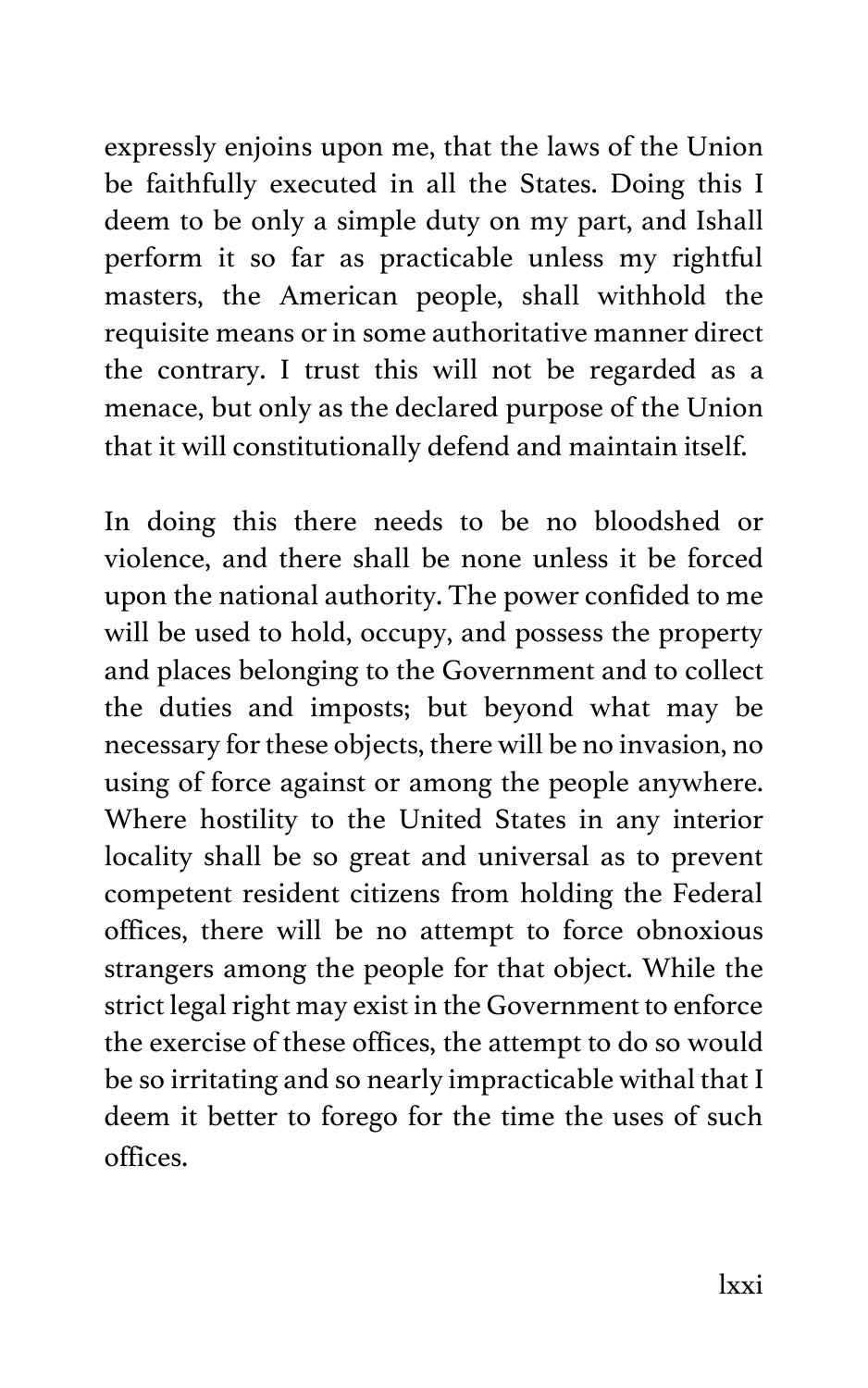The mails, unless repelled, will continue to be furnished in all parts of the Union. So far as possible the people everywhere shall have that sense of perfect security which is most favorable to calm thought and reflection. The course here indicated will be followed unless current events and experience shall show a modification or change to be proper, and in every case and exigency my best discretion will be exercised, according to circumstances actually existing and with a view and a hope of a peaceful solution of the national troubles and the restoration of fraternal sympathies and affections.

That there are persons in one section or another who seek to destroy the Union at all events and are glad of any pretext to do it I will neither affirm nor deny; but if there be such, I need address no word to them. To those, however, who really love the Union may I not speak?

Before entering upon so grave a matter as the destruction of our national fabric, with all its benefits, its memories, and its hopes, would it not be wise to ascertain precisely why we do it? Will you hazard so desperate a step while there is any possibility that any portion of the ills you fly from have no real existence? Will you, while the certain ills you fly to are greater than all the real ones you fly from, will you risk the commission of so fearful a mistake?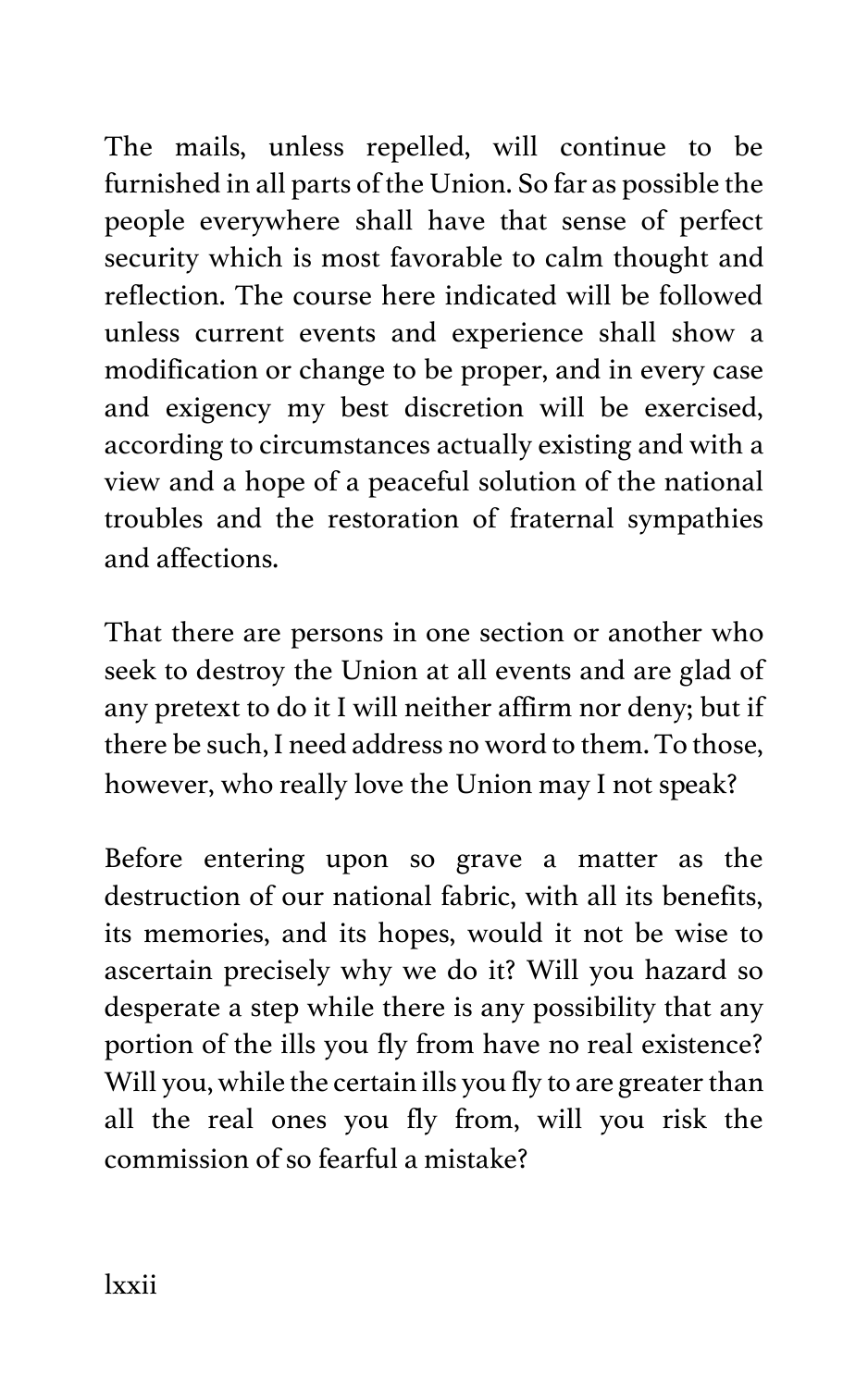All profess to be content in the Union if all constitutional rights can be maintained. Is it true, then, that any right plainly written in the Constitution has been denied? I think not. Happily, the human mind is so constituted that no party can reach to the audacity of doing this. Think, if you can, of a single instance in which a plainly written provision of the Constitution has ever been denied. If by the mere force of numbers a majority should deprive a minority of any clearly written constitutional right, it might in a moral point of view justify revolution; certainly would if such right were a vital one. But such is not our case. All the vital rights of minorities and of individuals are so plainly assured to them by affirmations and negations, guaranties and prohibitions, in the Constitution that controversies never arise concerning them. But no organic law can ever be framed with a provision specifically applicable to every question which may occur in practical administration. No foresight can anticipate nor any document of reasonable length contain express provisions for all possible questions. Shall fugitives from labor be surrendered by national or by State authority? The Constitution does not expressly say. May Congress prohibit slavery in the Territories? The Constitution does not expressly say. Must Congress protect slavery in the Territories? The Constitution does not expressly say.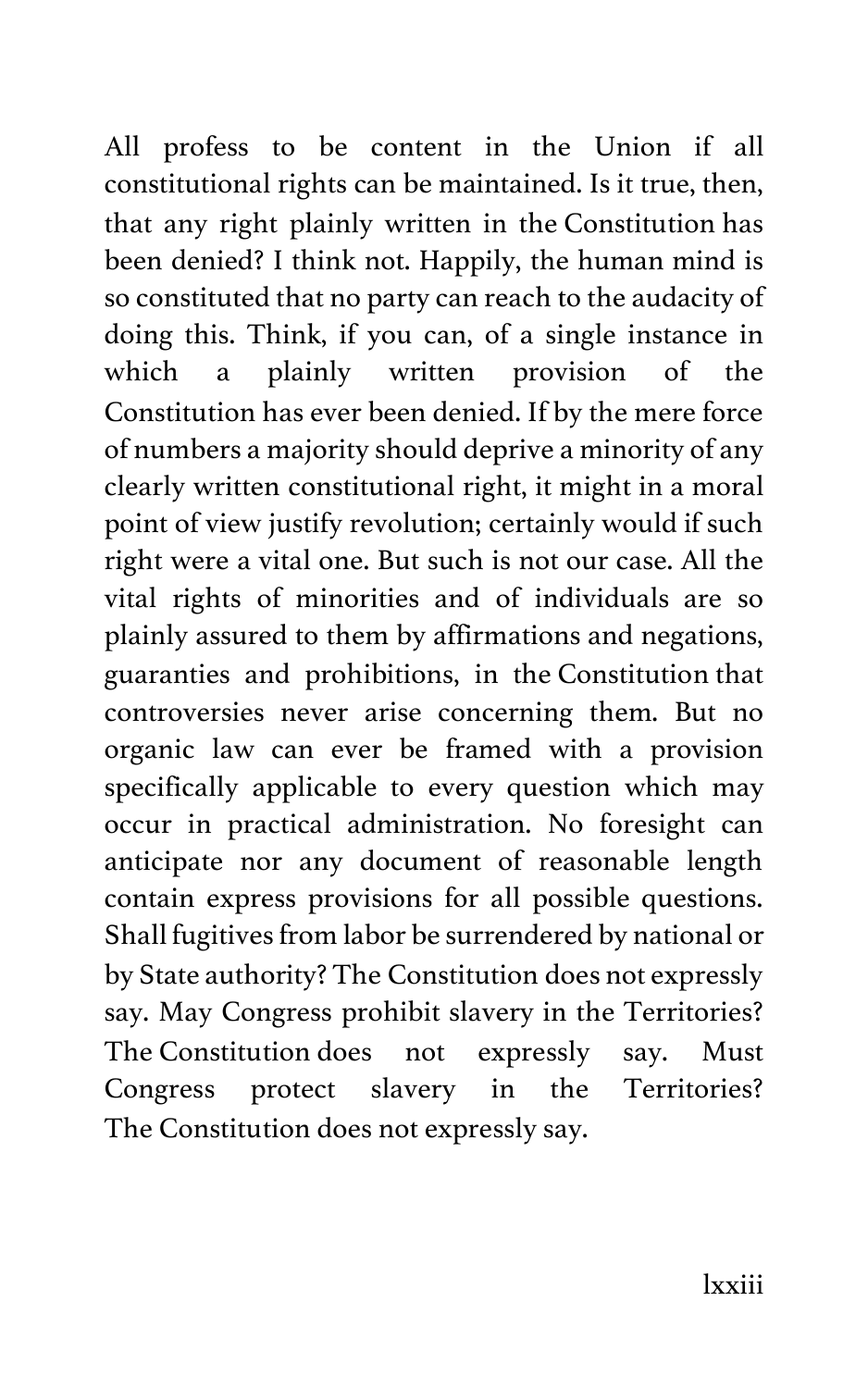From questions of this class spring all our constitutional controversies, and we divide upon them into majorities and minorities. If the minority will not acquiesce, the majority must, or the Government must cease. There is no other alternative, for continuing the Government is acquiescence on one side or the other. If a minority in such case will secede rather than acquiesce, they make a precedent which in turn will divide and ruin them, for a minority of their own will secede from them whenever a majority refuses to be controlled by such minority. For instance, why may not any portion of a new confederacy a year or two hence arbitrarily secede again, precisely as portions of the present Union now claim to secede from it? All who cherish disunion sentiments are now being educated to the exact temper of doing this.

Is there such perfect identity of interests among the States to compose a new union as to produce harmony only and prevent renewed secession?

Plainly the central idea of secession is the essence of anarchy. A majority held in restraint by constitutional checks and limitations, and always changing easily with deliberate changes of popular opinions and sentiments, is the only true sovereign of a free people. Whoever rejects it does of necessity fly to anarchy or to despotism. Unanimity is impossible. The rule of a minority, as a permanent arrangement, is wholly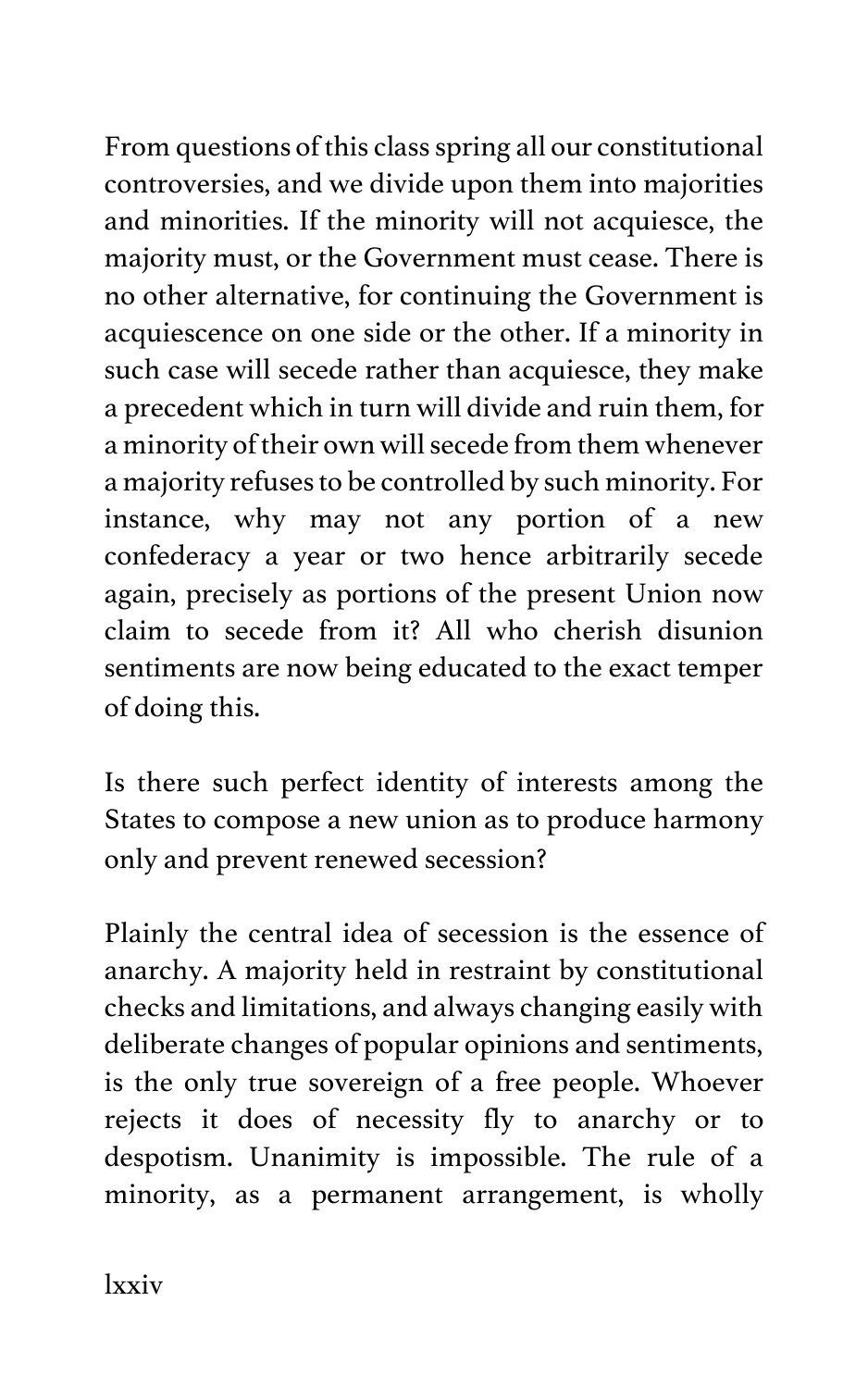inadmissible; so that, rejecting the majority principle, anarchy or despotism in some form is all that is left.

I do not forget the position assumed by some that constitutional questions are to be decided by the Supreme Court, nor do I deny that such decisions must be binding in any case upon the parties to a suit as to the object of that suit, while they are also entitled to very high respect and consideration in all parallel cases by all other departments of the Government. And while it is obviously possible that such decision may be erroneous in any given case, still the evil effect following it, being limited to that particular case, with the chance that it may be overruled and never become a precedent for other cases, can better be borne than could the evils of a different practice. At the same time, the candid citizen must confess that if the policy of the Government upon vital questions affecting the whole people is to be irrevocably fixed by decisions of the Supreme Court, the instant they are made in ordinary litigation between parties in personal actions the people will have ceased to be their own rulers, having to that extent practically resigned their Government into the hands of that eminent tribunal. Nor is there in this view any assault upon the court or the judges. It is a duty from which they may not shrink to decide cases properly brought before them, and it is no fault of theirs if others seek to turn their decisions to political purposes.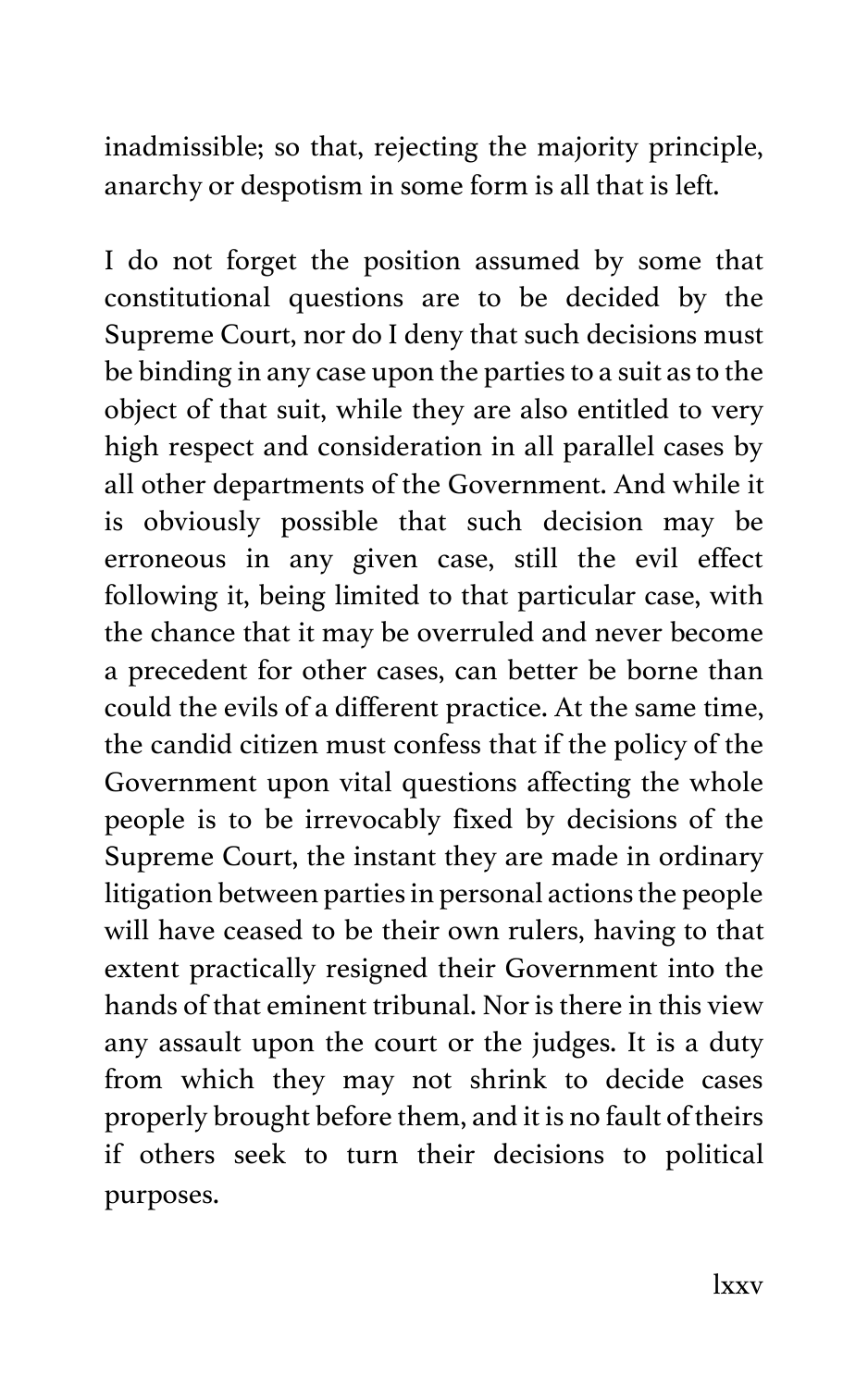One section of our country believes slavery is right and ought to be extended, while the other believes it is wrong and ought not to be extended. This is the only substantial dispute. The fugitive- slave clause of the Constitution and the law for the suppression of the foreign slave trade are each as well enforced, perhaps, as any law can ever be in a community where the moral sense of the people imperfectly supports the law itself. The great body of the people abide by the dry legal obligation in both cases, and a few break over in each. This, I think, can not be perfectly cured, and it would be worse in both cases after the separation of the sections than before. The foreign slave trade, now imperfectly suppressed, would be ultimately revived without restriction in one section, while fugitive slaves, now only partially surrendered, would not be surrendered at all by the other.

Physically speaking, we can not separate. We can not remove our respective sections from each other nor build an impassable wall between them. A husband and wife may be divorced and go out of the presence and beyond the reach of each other, but the different parts of our country can not do this. They can not but remain face to face, and intercourse, either amicable or hostile, must continue between them. Is it possible, then, to make that intercourse more advantageous or more satisfactory after separation than before? Can aliens make treaties easier than friends can make laws? Can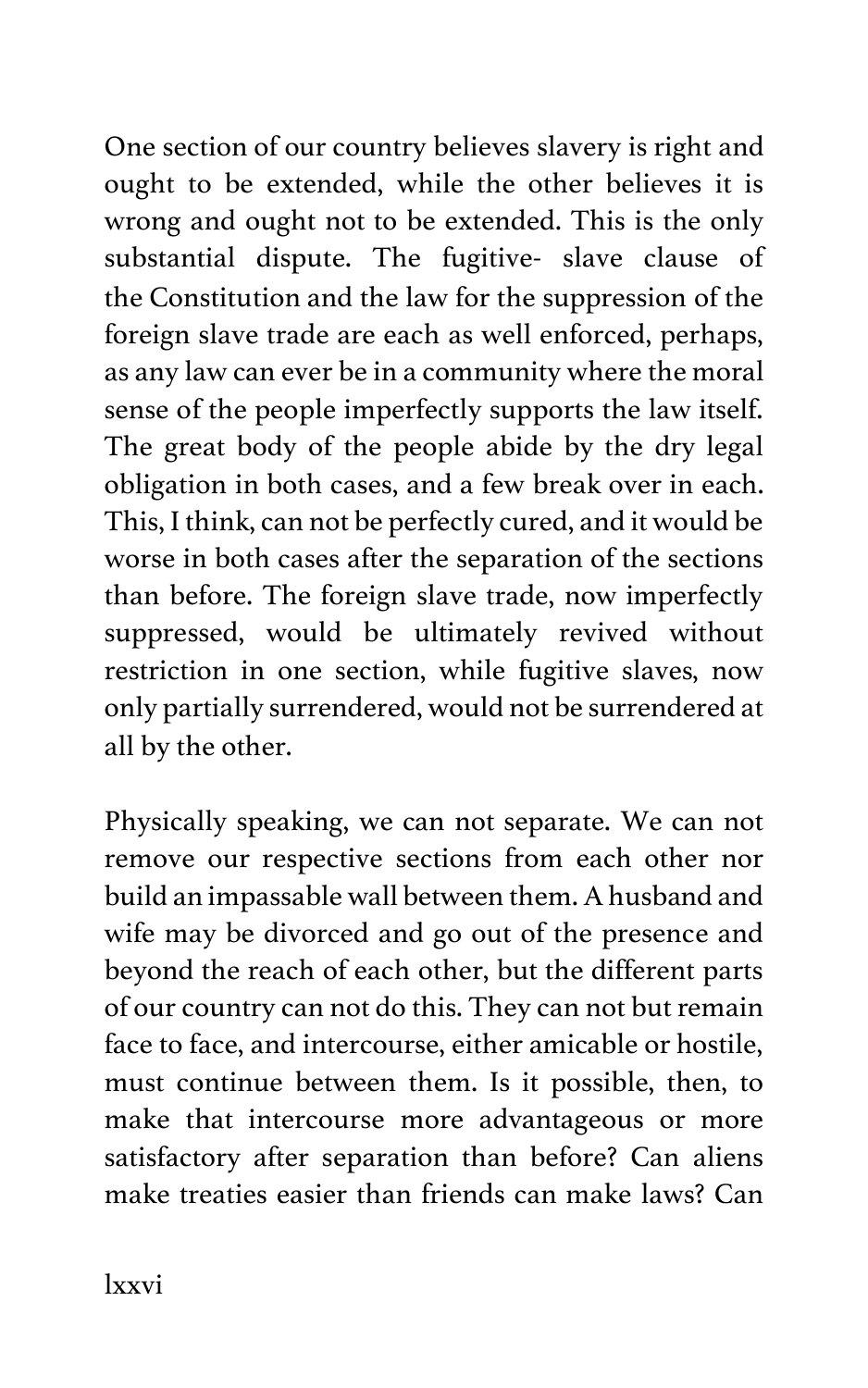treaties be more faithfully enforced between aliens than laws can among friends? Suppose you go to war, you can not fight always; and when, after much loss on both sides and no gain on either, you cease fighting, the identical old questions, as to terms of intercourse, are again upon you.

This country, with its institutions, belongs to the people who inhabit it. Whenever they shall grow weary of the existing Government, they can exercise their constitutional right of amending it or their revolutionary right to dismember or overthrow it. I can not be ignorant of the fact that many worthy and patriotic citizens are desirous of having the National Constitution amended. While I make no recommendation of amendments, I fully recognize the rightful authority of the people over the whole subject, to be exercised in either of the modes prescribed in the instrument itself; and I should, under existing circumstances, favor rather than oppose a fair opportunity being afforded the people to act upon it. I will venture to add that to me the convention mode seems preferable, in that it allows amendments to originate with the people themselves, instead of only permitting them to take or reject propositions originated by others, not especially chosen for the purpose, and which might not be precisely such as they would wish to either accept or refuse. I understand a proposed amendment to the Constitution—which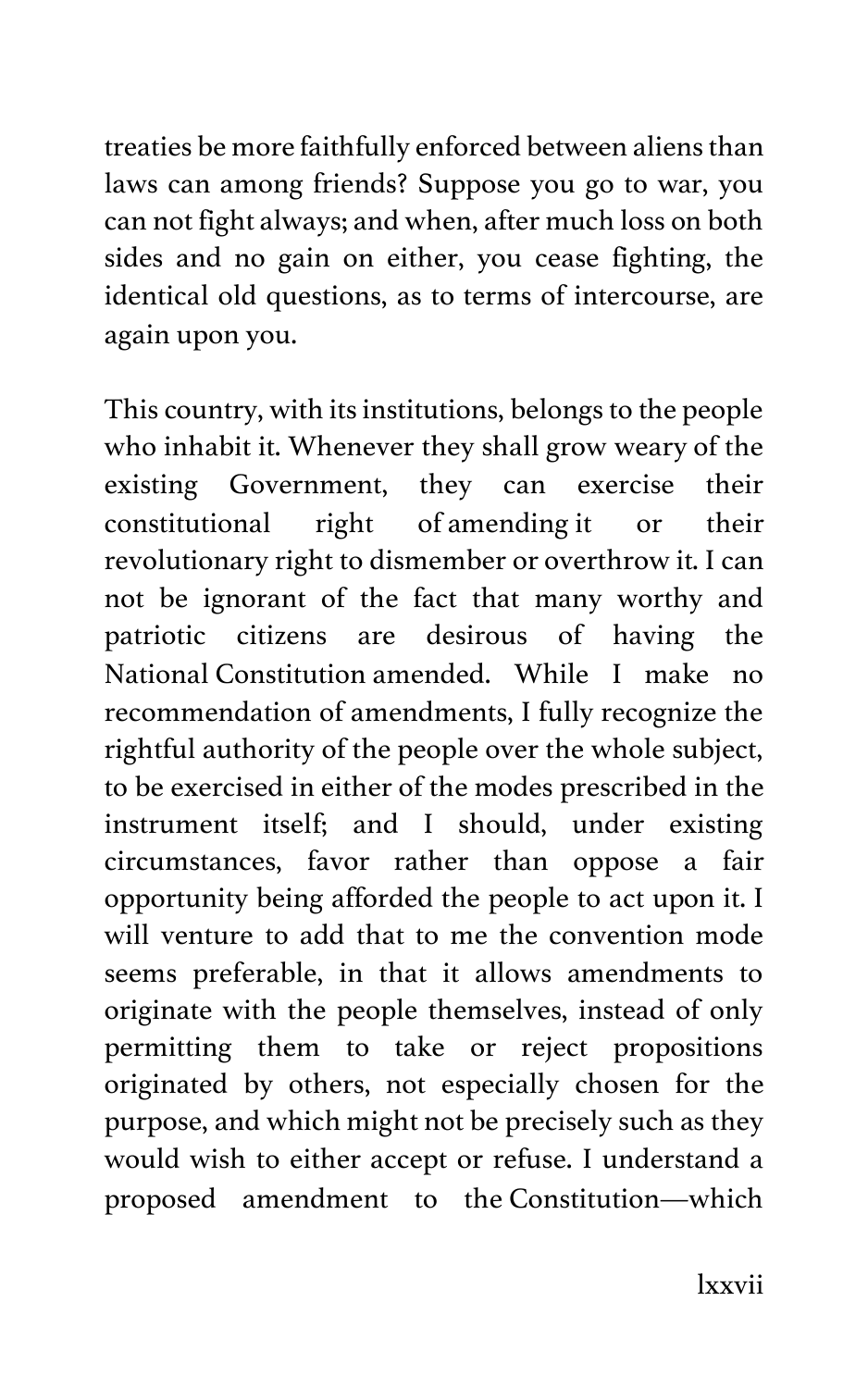amendment, however, I have not seen—has passed Congress, to the effect that the Federal Government shall never interfere with the domestic institutions of the States, including that of persons held to service. To avoid misconstruction of what I have said, I depart from my purpose not to speak of particular amendments so far as to say that, holding such a provision to now be implied constitutional law, I have no objection to its being made express and irrevocable.

The Chief Magistrate derives all his authority from the people, and they have referred none upon him to fix terms for the separation of the States. The people themselves can do this if also they choose, but the Executive as such has nothing to do with it. His duty is to administer the present Government as it came to his hands and to transmit it unimpaired by him to his successor.

Why should there not be a patient confidence in the ultimate justice of the people? Is there any better or equal hope in the world? In our present differences, is either party without faith of being in the right? If the Almighty Ruler of Nations, with His eternal truth and justice, be on your side of the North, or on yours of the South, that truth and that justice will surely prevail by the judgment of this great tribunal of the American people.

lxxviii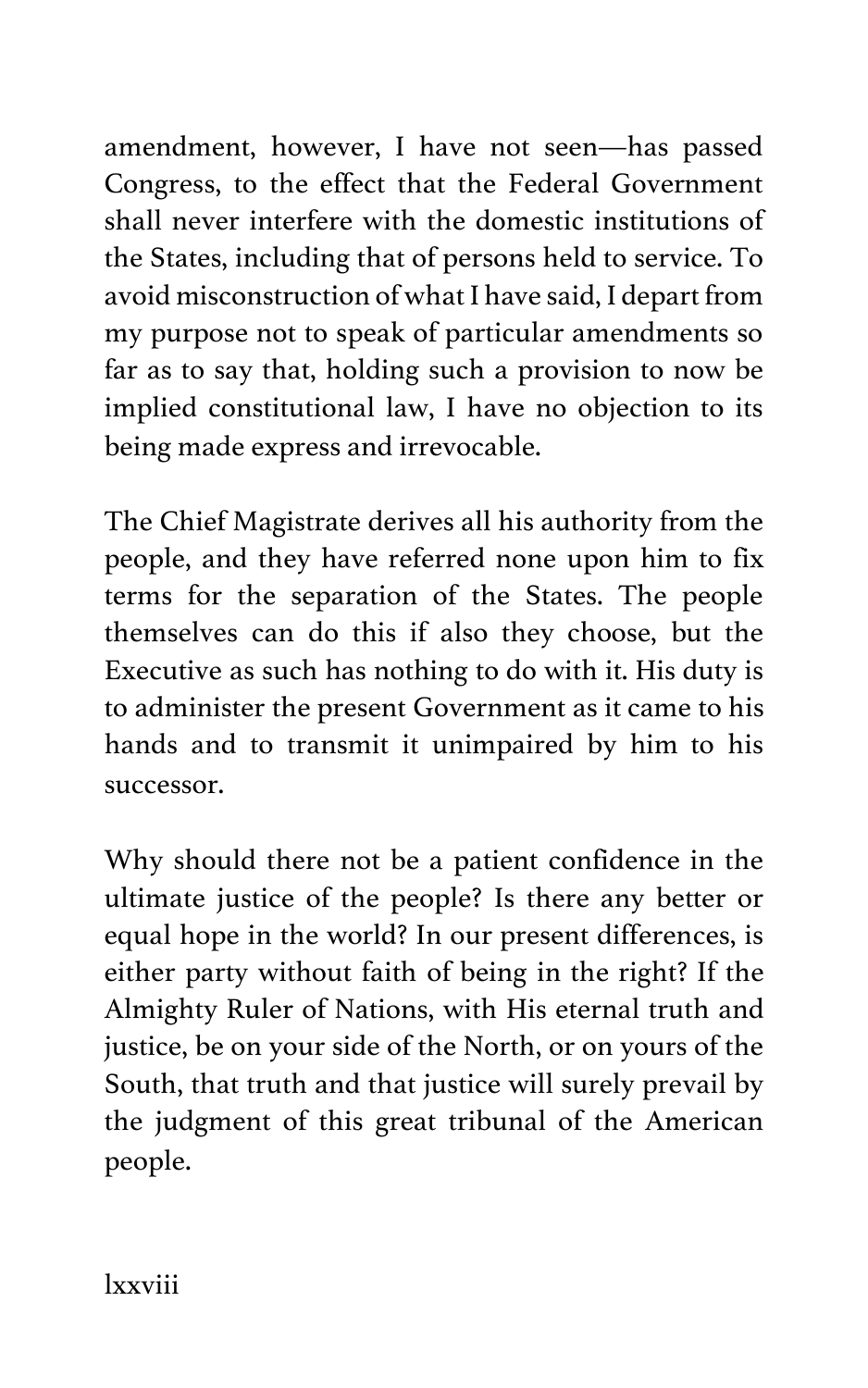By the frame of the Government under which we live this same people have wisely given their public servants but little power for mischief, and have with equal wisdom provided for the return of that little to their own hands at very short intervals. While the people retain their virtue and vigilance no Administration by any extreme of wickedness or folly can very seriously injure the Government in the short space of four years. My countrymen, one and all, think calmly and well upon this whole subject. Nothing valuable can be lost by taking time. If there be an object to hurry any of you in hot haste to a step which you would never take deliberately, that object will be frustrated by taking time; but no good object can be frustrated by it. Such of you as are now dissatisfied still have the old Constitution unimpaired, and, on the sensitive point, the laws of your own framing under it; while the new Administration will have no immediate power, if it would, to change either. If it were admitted that you who are dissatisfied hold the right side in the dispute, there still is no single good reason for precipitate action. Intelligence, patriotism, Christianity, and a firm reliance on Him who has never yet forsaken this favored land are still competent to adjust in the best way all our present difficulty.

In your hands, my dissatisfied fellow-countrymen, and not in mine, is the momentous issue of civil war. The Government will not assail you. You can have no